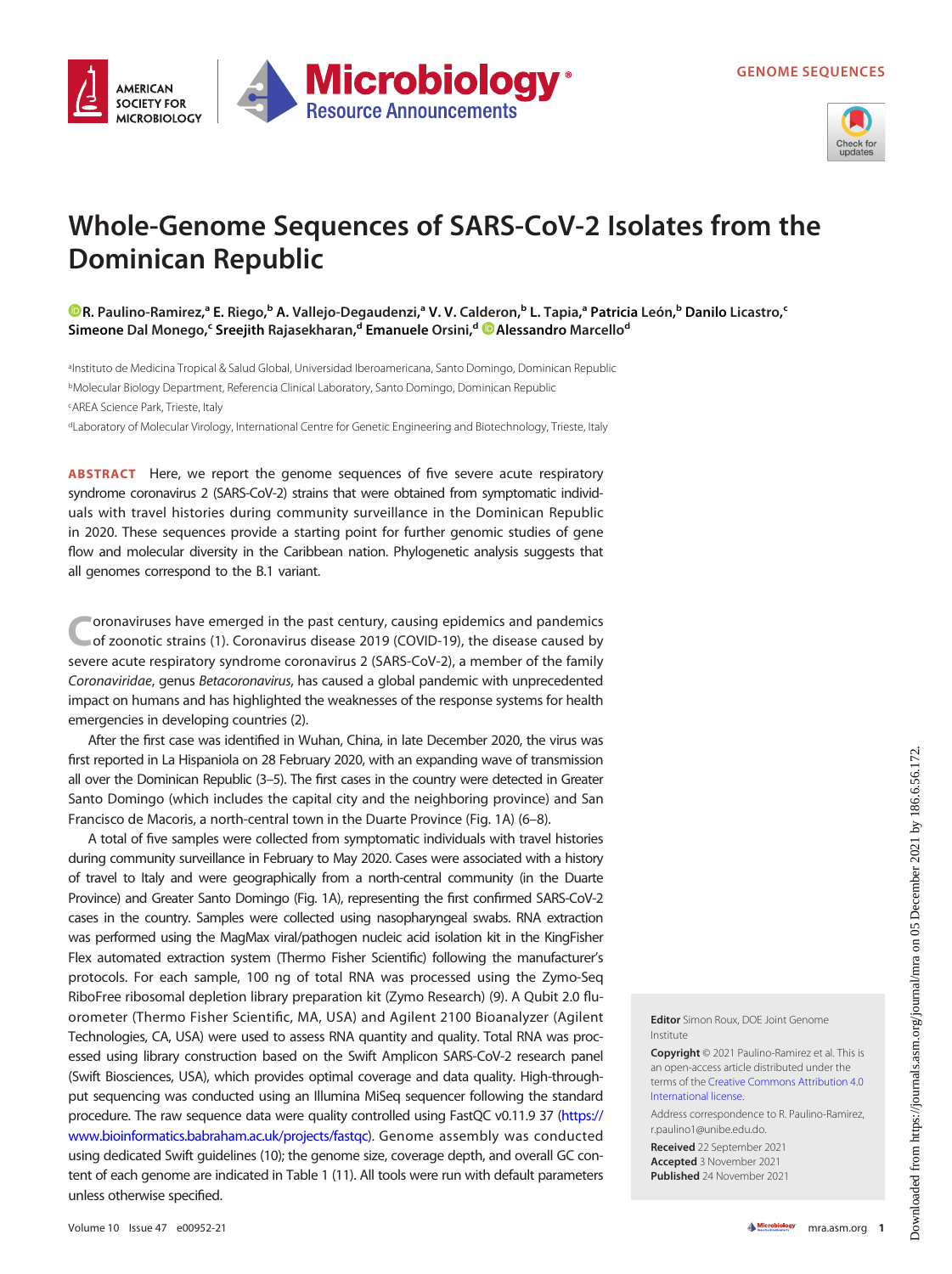

<span id="page-1-0"></span>FIG 1 (A) Map showing the island of La Hispaniola in the Caribbean basin (right), the Dominican Republic (dark blue), and localities (dark blue circles) where samples were collected in provinces in blue, i.e., Duarte (located in the north-central plateau) and Greater Santo Domingo (on the southern coast), which includes the capital city (Distrito Nacional) (arrow) and the nearby municipalities. Maps were generated under the ArcGIS software v10.8.1 license. (B) Phylogenetic analysis of SARS-CoV-2 including five genome sequences collected in the Dominican Republic. Available genomes were retrieved from GISAID [\(https://www.gisaid.org](https://www.gisaid.org)) on 1 September 2021 but were limited to December 2020 to better allocate the early sequences detected. Colors depict clades based on mutation marks using the GISAID standardized nomenclature. All analyzed sequences were classified as B or B.1 (PANGO Lineage), harboring S protein changes in the 614 codon (D614G) (in red); unique mutations in S protein are highlighted in blue.

2020-Sep

2020-Dec

Phylogenetic tree analysis was conducted using the Nextstrain bioinformatics platform [\(http://nextstrain.org/ncov](http://nextstrain.org/ncov)) with the maximum likelihood option and the JTT matrix [\(12](#page-2-11)–[15\)](#page-2-12). The complete genome sequences were analyzed in the context of the Nextregions/North American data set, which is available at the GISAID site (updated to 1 September 2021). A Dominican Republic-focused country-level subsampling strategy was performed, using the

2020-Jun

## <span id="page-1-1"></span>TABLE 1 Bioinformatic details of analyzed sequences

2020-Mar

| Parameter                       | Finding for strain:    |                       |                       |                       |                        |
|---------------------------------|------------------------|-----------------------|-----------------------|-----------------------|------------------------|
|                                 | <b>ICGEB UNIBE32.7</b> | <b>ICGEB UNIBE051</b> | <b>ICGEB UNIBE258</b> | <b>ICGEB UNIBE022</b> | <b>ICGEB UNIBE32.2</b> |
| SRA accession no.               | SRX12761935            | SRX9816443            | SRX9816442            | SRX9816441            | SRX9816440             |
| GISAID clade                    |                        | GH                    | GH                    | G                     | GH                     |
| No. of raw reads                | 929,390                | 893,092               | 76,794                | 1,203,034             | 1,070,364              |
| Genome size (bp)                | 29,585                 | 29,901                | 29,580                | 29,902                | 29,748                 |
| SARS-CoV-2 coverage depth $(x)$ | 2.761                  | 5,000                 | 83                    | 5,447                 | 567                    |
| GC content (%)                  | 48.7                   | 44.8                  | 45.6                  | 43.5                  | 46.2                   |

Dec

Proteins harboring changes:

ORF1b: P314L; S: D614G